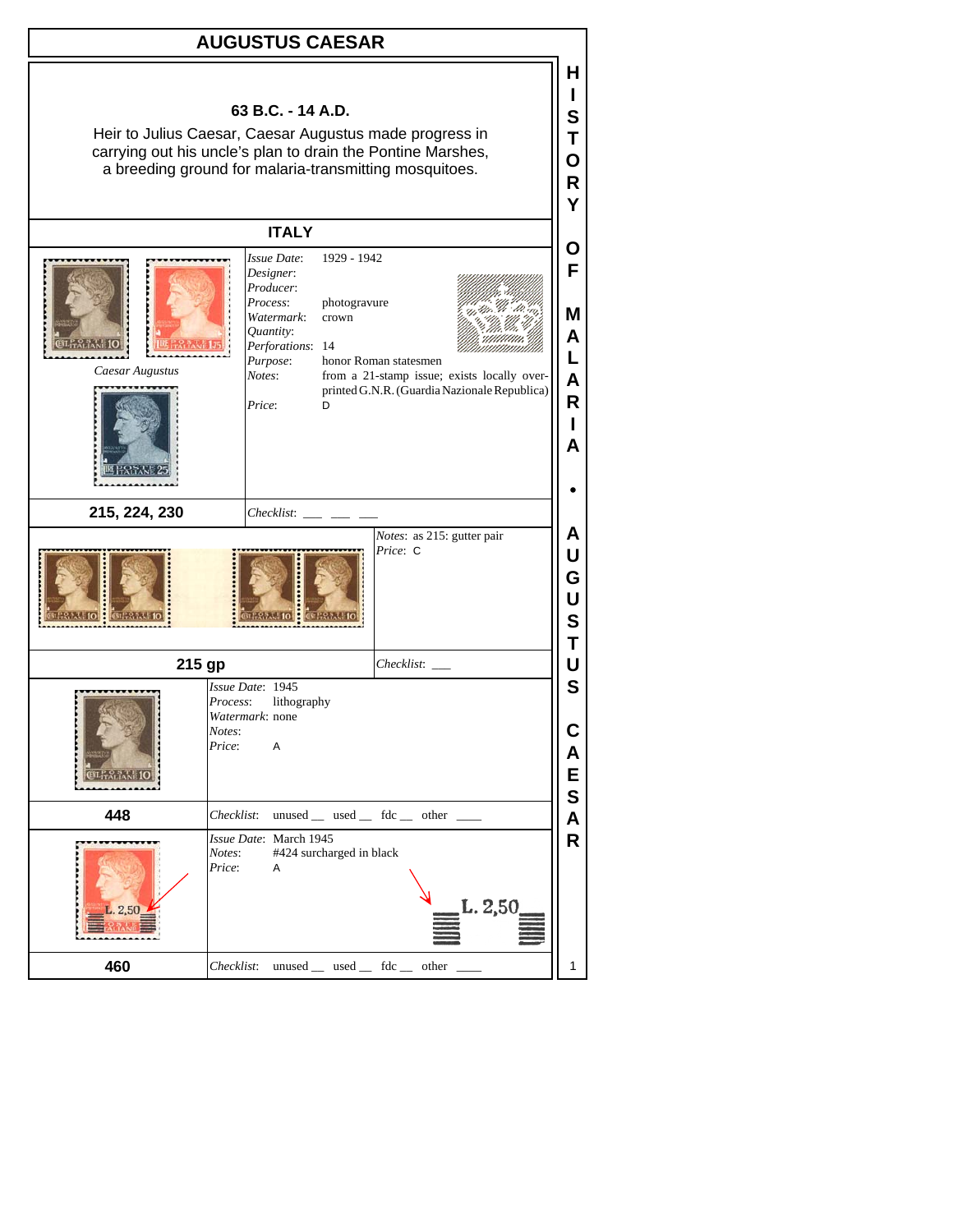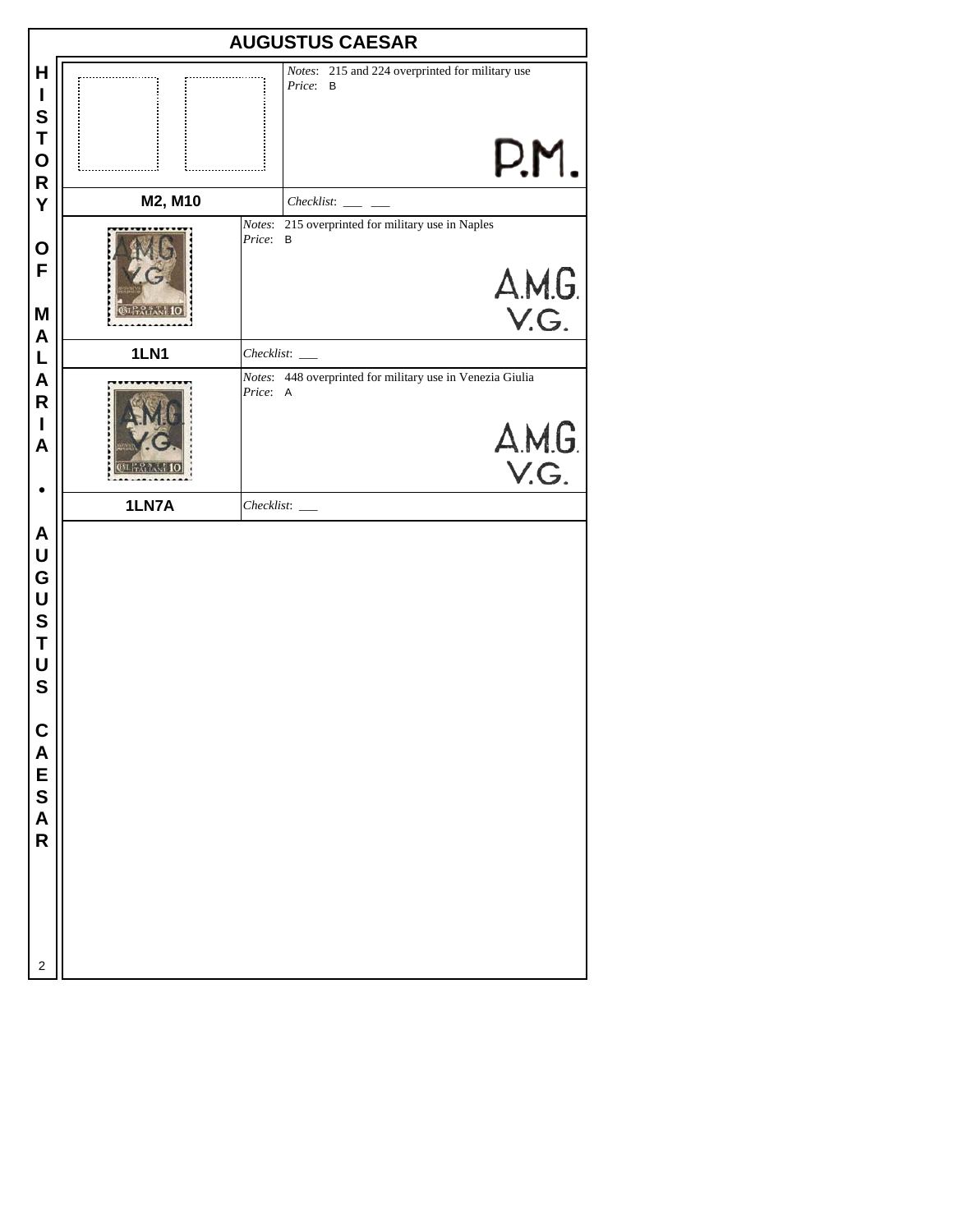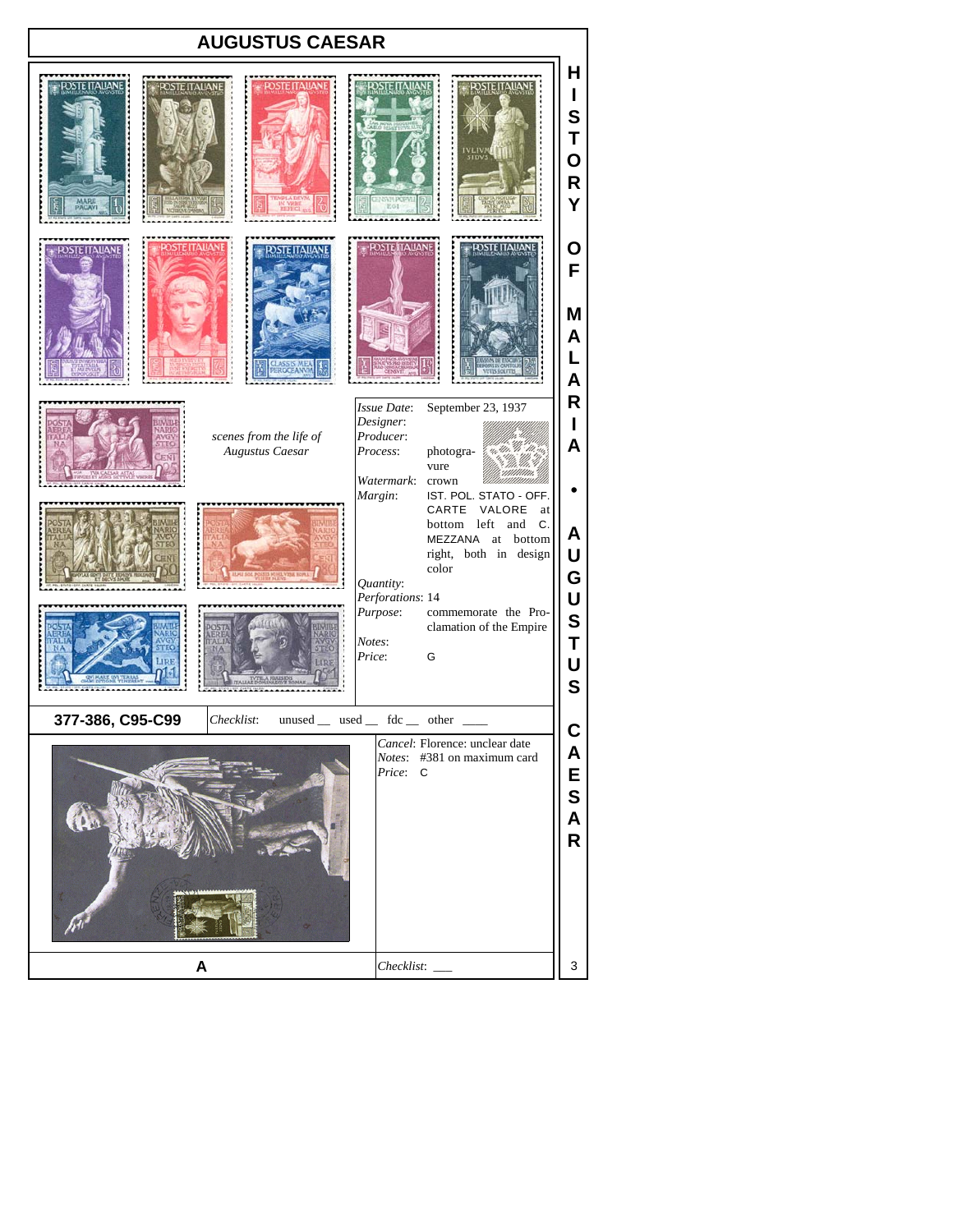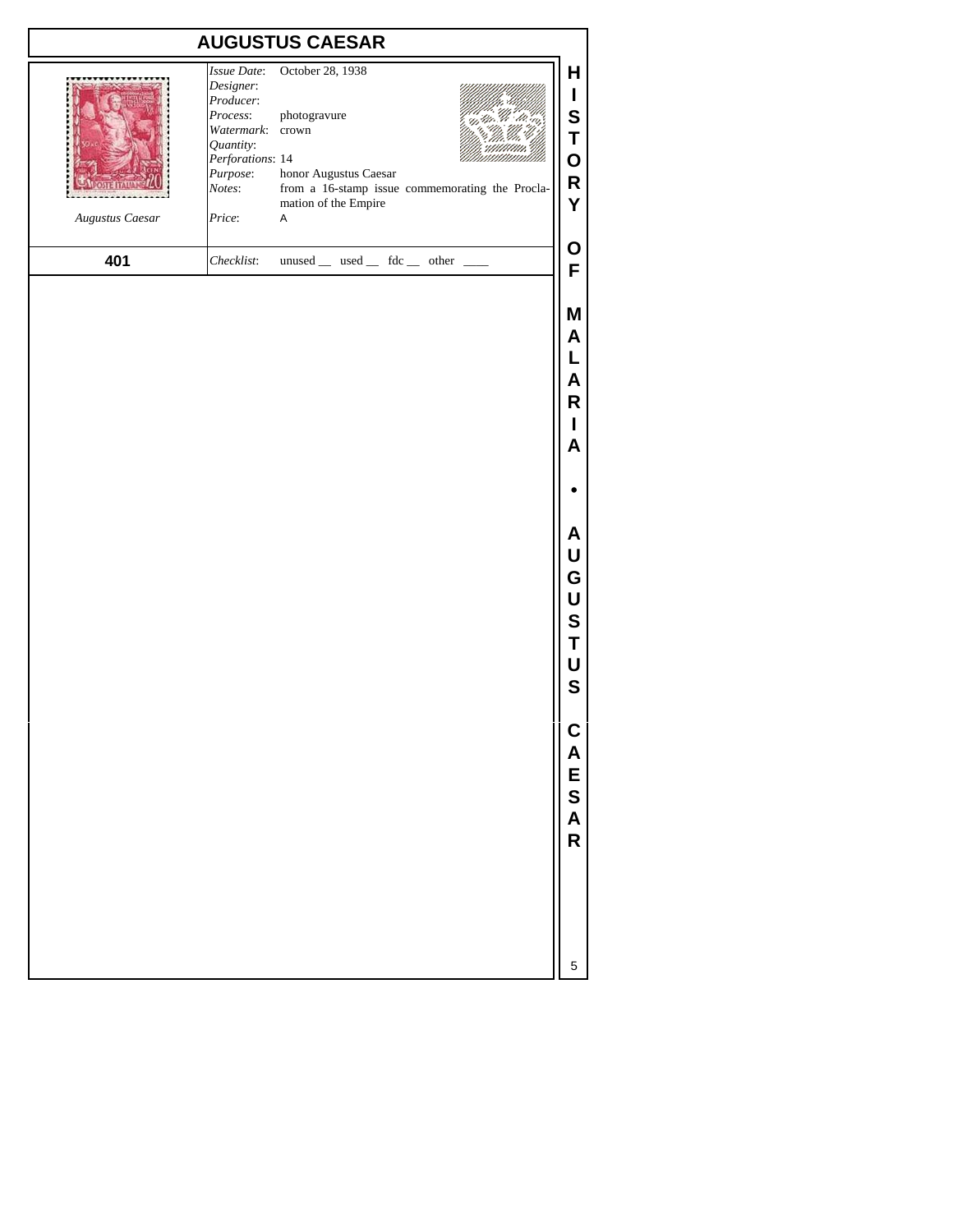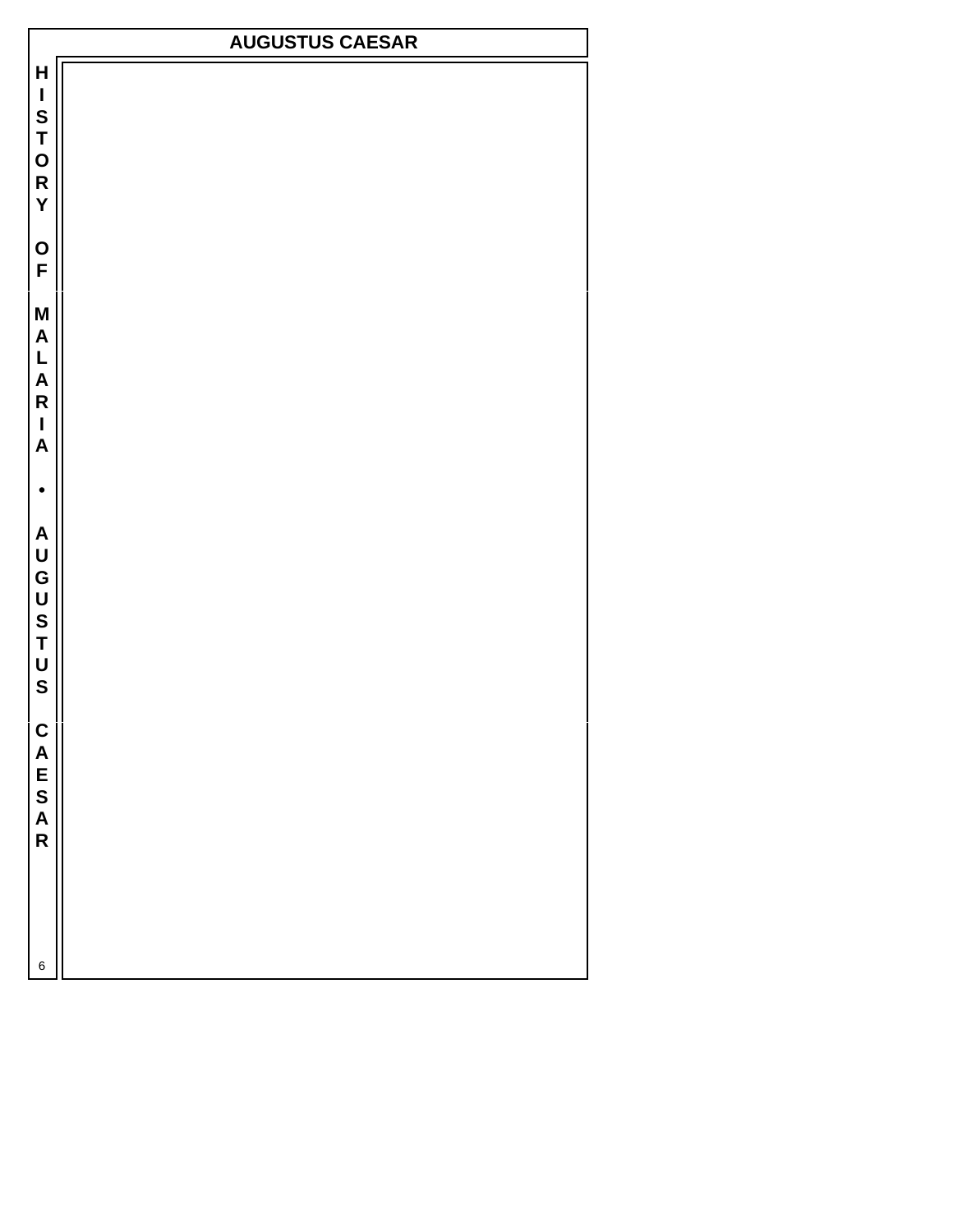|                                                                                                                                                                                             | <b>AUGUSTUS CAESAR</b>                                                                                                                                |                                                |
|---------------------------------------------------------------------------------------------------------------------------------------------------------------------------------------------|-------------------------------------------------------------------------------------------------------------------------------------------------------|------------------------------------------------|
|                                                                                                                                                                                             | <b>ITALIAN SOCIALIST REPUBLIC</b>                                                                                                                     | н                                              |
| Caesar Augustus                                                                                                                                                                             | Issue Date: 1944<br>Notes:<br>type of Italy 1929-1942 locally overprinted<br>G.N.R. (Guardia Nazionale Republicana) in<br>black or red<br>Price:<br>D | I<br>${\mathbf S}$<br>T<br>O<br>R<br>Y         |
|                                                                                                                                                                                             | G. N. R.                                                                                                                                              | O<br>F<br>Μ                                    |
| 2, 11, 19                                                                                                                                                                                   | Checklist:                                                                                                                                            | A<br>L                                         |
| Caesar Augustus                                                                                                                                                                             | Notes:<br>as above: inverted overprint<br>Price:<br>D                                                                                                 | Α<br>R<br>ı<br>A<br>А<br>U<br>G<br>U           |
| 2a, 11a, 19a                                                                                                                                                                                | Checklist:                                                                                                                                            | S<br>Τ                                         |
| Cancel: none<br>Notes: 2a with additional values<br>1111<br>Montelupo-Fiorentino<br>from issue on registered<br>cover<br>Price: F<br>Al Sig. Montelupo Fiorentino<br>R<br>(Firenze)<br>5664 |                                                                                                                                                       | U<br>$\mathbf S$<br>C<br>Α<br>E<br>S<br>A<br>R |
| A                                                                                                                                                                                           | $Checklist:$ $\_\_$                                                                                                                                   |                                                |
|                                                                                                                                                                                             |                                                                                                                                                       | 7                                              |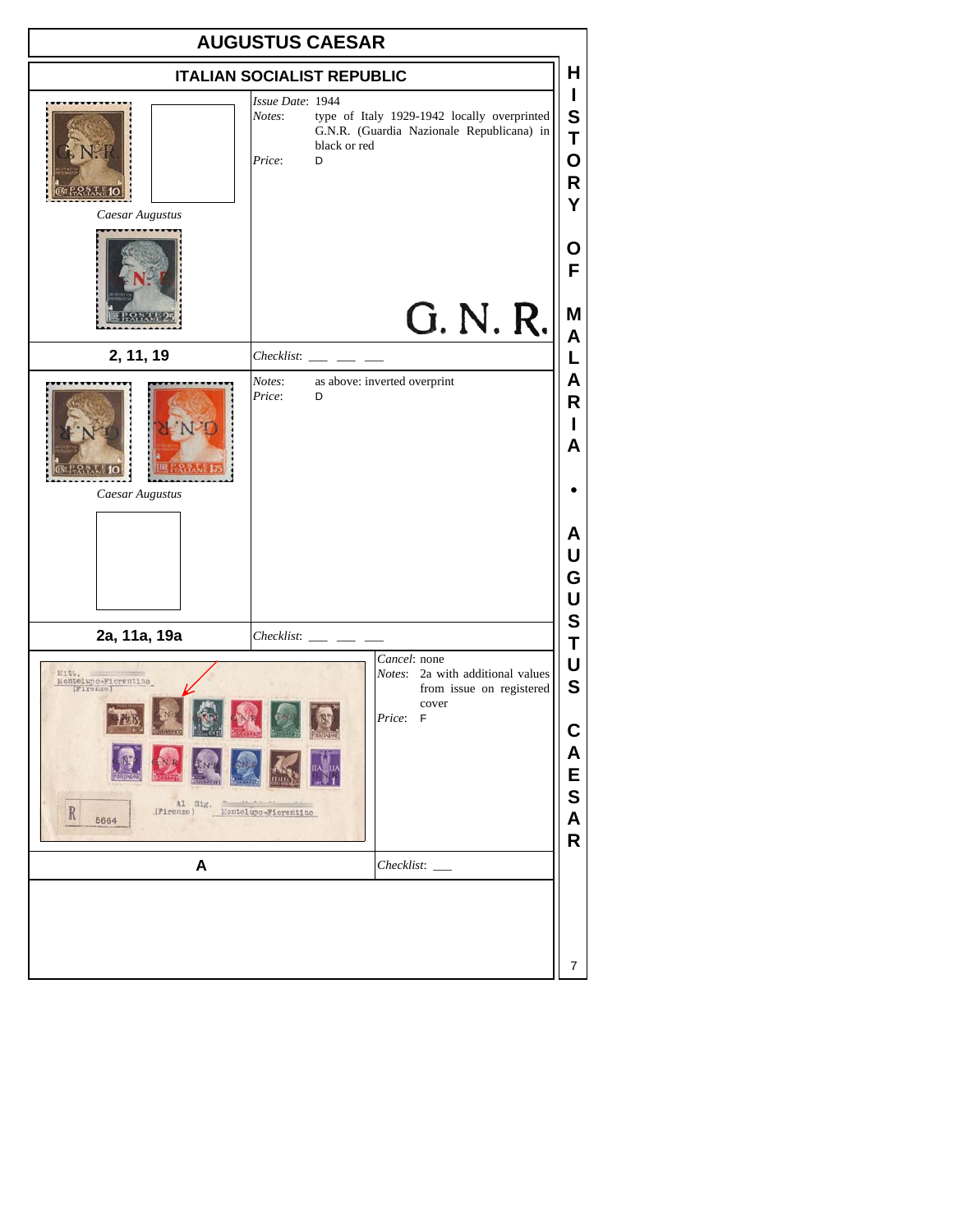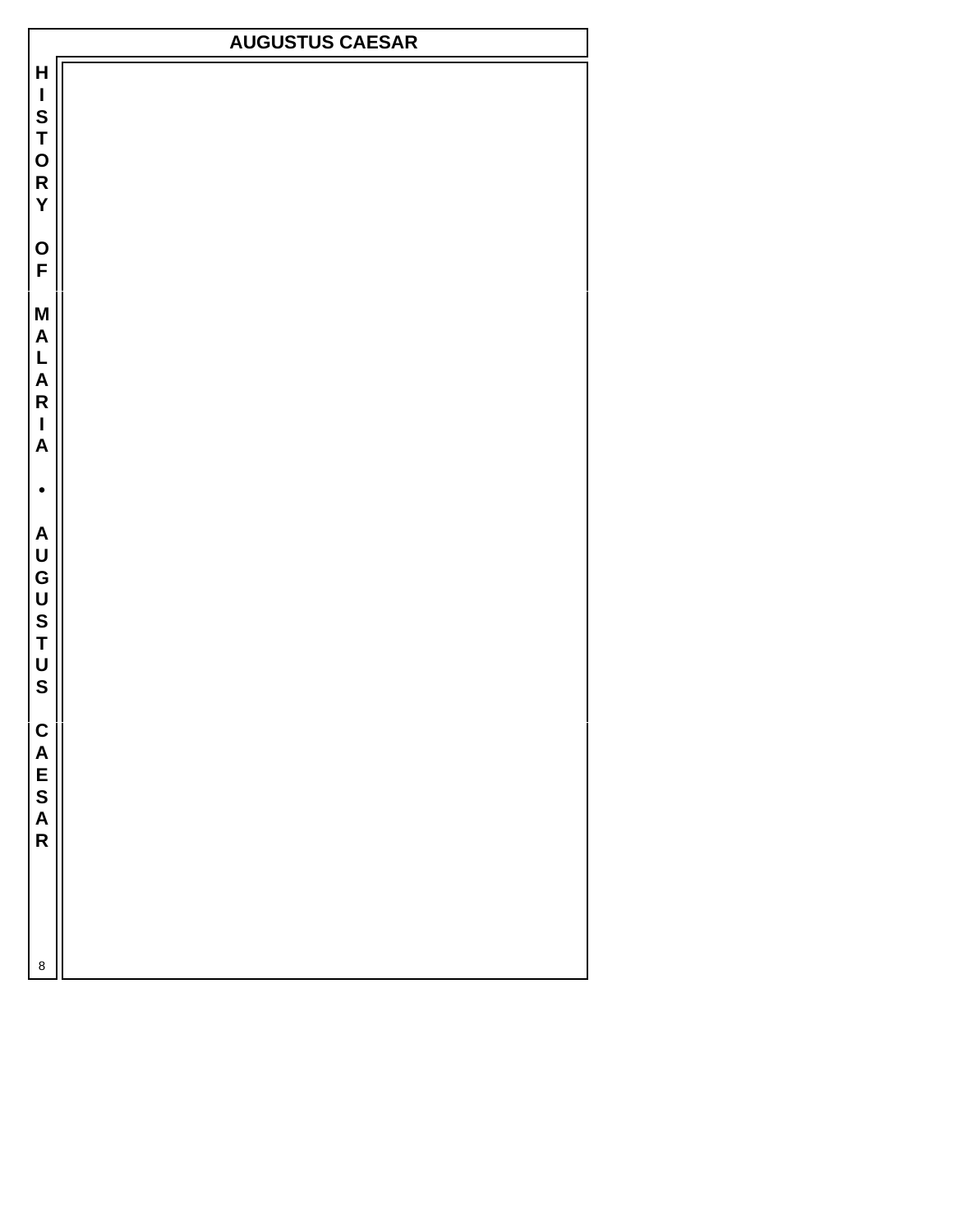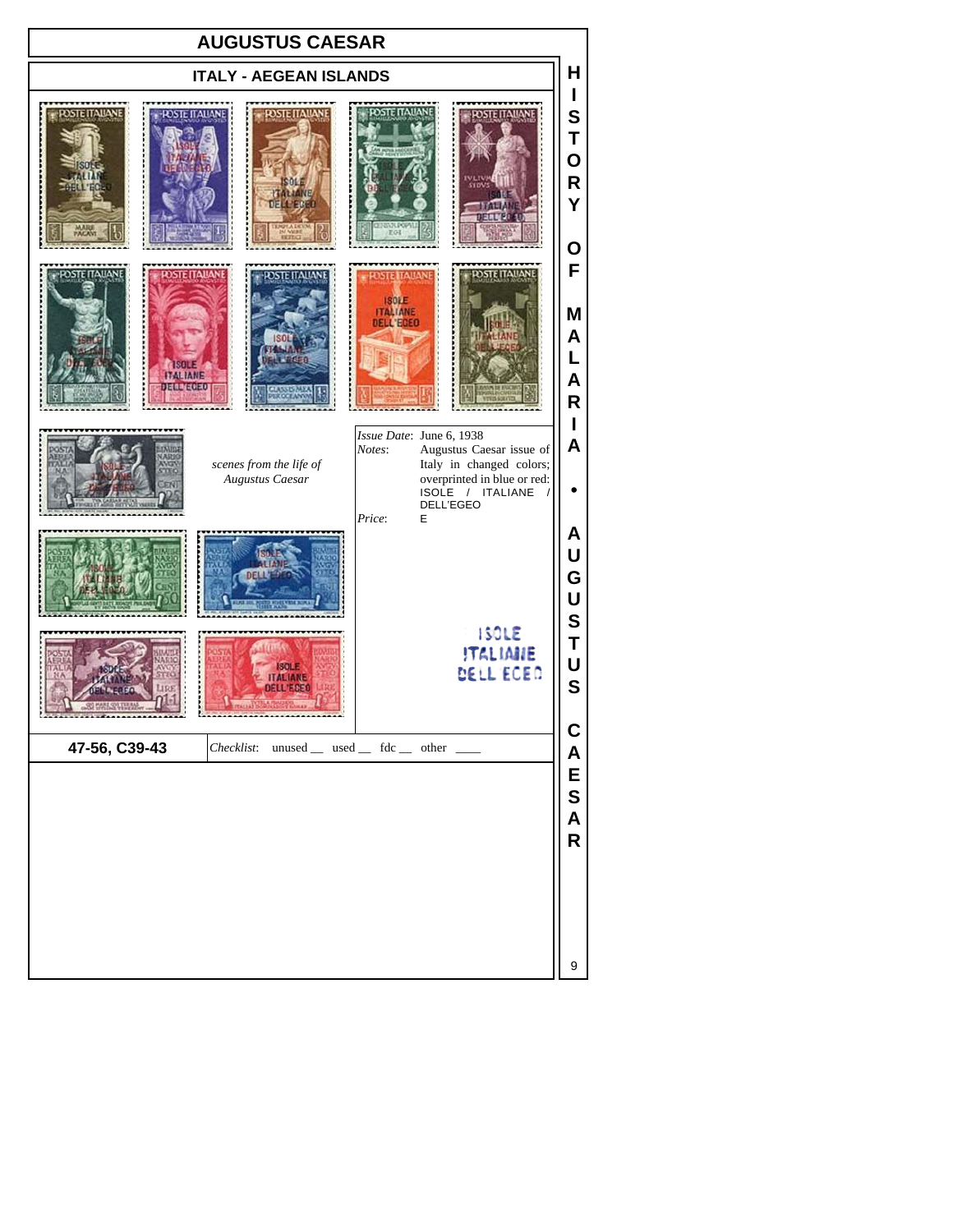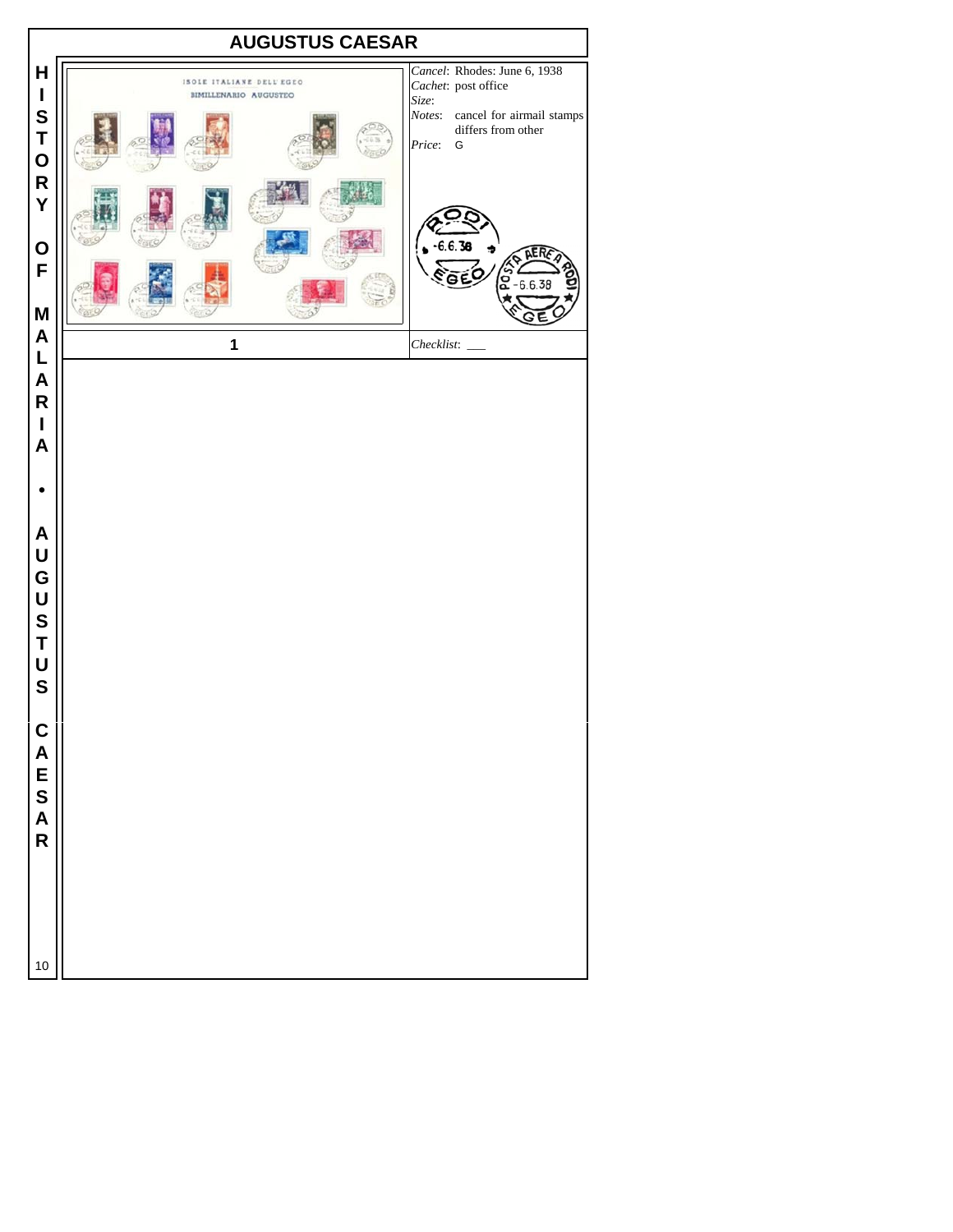| <b>AUGUSTUS CAESAR</b>                                                                                                                                                                                                                                                                                                               |                                 |
|--------------------------------------------------------------------------------------------------------------------------------------------------------------------------------------------------------------------------------------------------------------------------------------------------------------------------------------|---------------------------------|
| <b>ITALIAN EAST AFRICA</b>                                                                                                                                                                                                                                                                                                           | н                               |
| September 23, 1937<br>Issue Date:<br>Designer:<br><b>IMILLE KARO AVGVSTEO</b><br><b>IF NARIO AVEVSTED</b><br>Producer:<br>photogravure<br>Process:<br>crown [see below]<br>Watermark:<br>Quantity:<br>Perforations: 14<br>Purpose:<br>commemorate the Pro-<br><b>FRICAORIENT</b><br>clamation of the Empire<br>Notes:<br>Price:<br>B | T<br>S<br>Т<br>O<br>R<br>Ý<br>Ο |
| <b>HENARIO AVO</b><br><b>BIMILIENARIO AVGVST</b><br><b>UM THENARIO AVOVS</b><br>m<br><b>AFRICA ORIENTAL</b><br><b>AFRICA ORIEN TALE</b><br>ITALIANA                                                                                                                                                                                  | F<br>M<br>Α<br>L<br>Α<br>R      |
| scenes from the life<br>of Augustus Caesar                                                                                                                                                                                                                                                                                           | A<br>А<br>U<br>G                |
| 377-386, C95-C99<br>$unused$ __ used __ fdc __ other __<br>Checklist:                                                                                                                                                                                                                                                                | U<br>S<br>T                     |
|                                                                                                                                                                                                                                                                                                                                      | U<br>$\mathbf{s}$               |

**C A E S A R**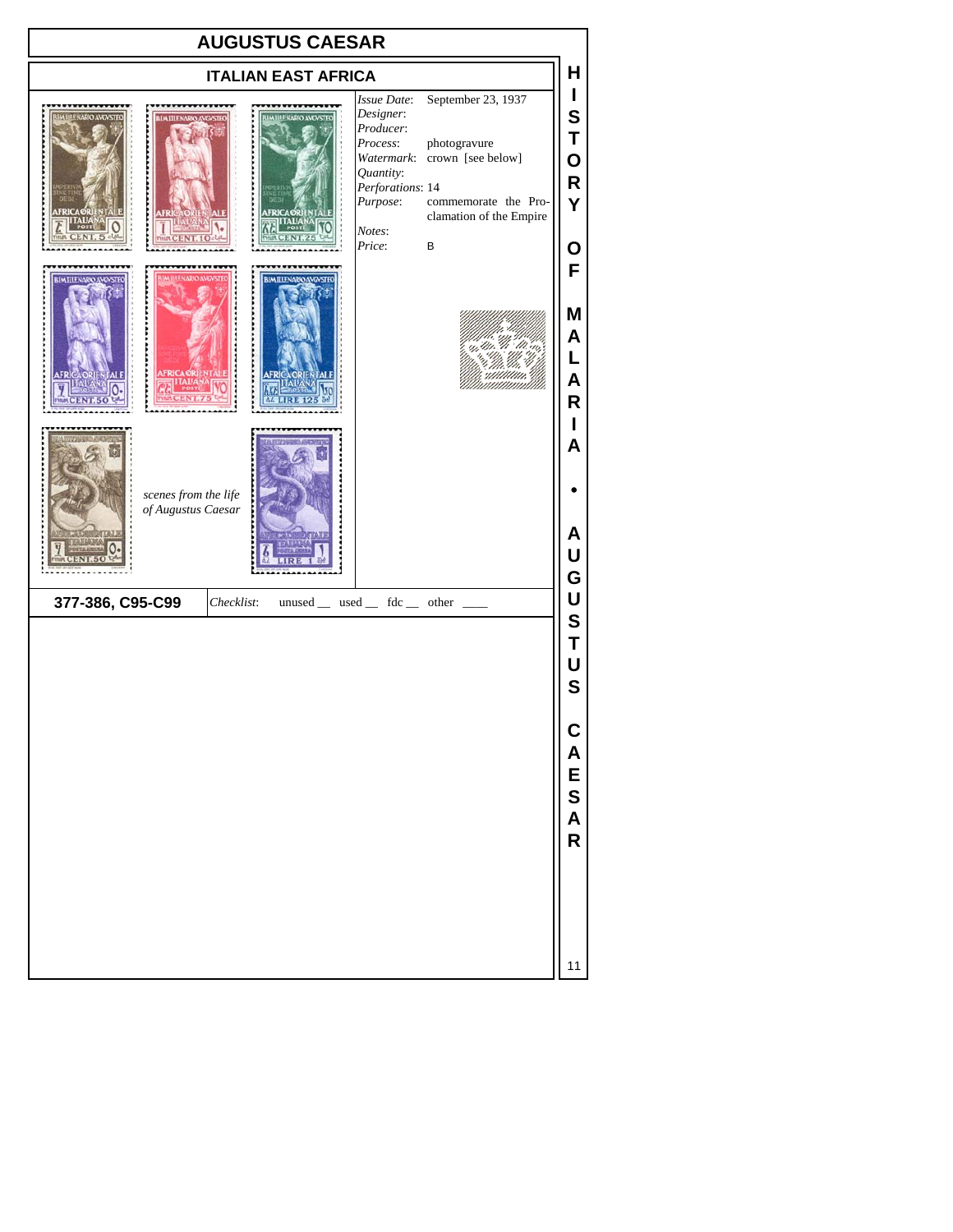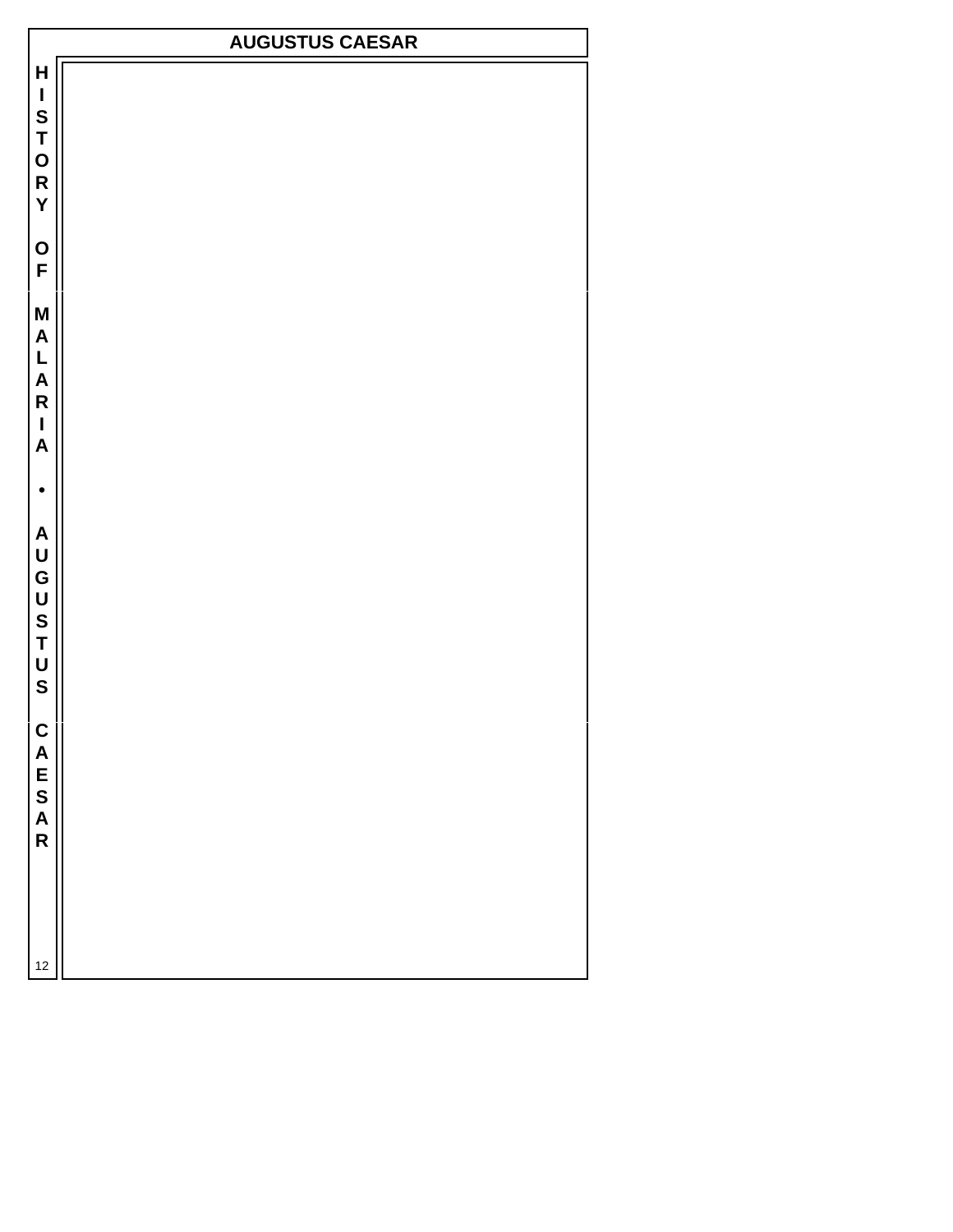| <b>AUGUSTUS CAESAR</b>      |                                                                                                                                                                                                                                                                                              |                                                |
|-----------------------------|----------------------------------------------------------------------------------------------------------------------------------------------------------------------------------------------------------------------------------------------------------------------------------------------|------------------------------------------------|
|                             | <b>BELGIUM</b>                                                                                                                                                                                                                                                                               | Н                                              |
| Caesar crossing the Rubicon | September 2, 1967<br>Issue Date:<br>Designer:<br>Producer:<br>Process:<br>photogravure<br>Quantity:<br>Perforations: 111/2<br>publicize the Charles Plisnier and Lodewijk de Raet<br>Purpose:<br>Foundations<br>from a 2-stamp issue featuring tapestries<br>Notes:<br>Price:<br>$\mathsf A$ | L<br>S<br>Τ<br>O<br>R<br>Υ<br>Ο                |
| 692                         | $Checklist:$ $\_\_$                                                                                                                                                                                                                                                                          | F                                              |
|                             |                                                                                                                                                                                                                                                                                              | Μ<br>A<br>L<br>A<br>R<br>L<br>A                |
|                             |                                                                                                                                                                                                                                                                                              |                                                |
|                             |                                                                                                                                                                                                                                                                                              | A<br>U<br>G<br>U<br>S<br>T<br>U<br>$\mathbf S$ |
|                             |                                                                                                                                                                                                                                                                                              | CAESAR                                         |
|                             |                                                                                                                                                                                                                                                                                              | 13                                             |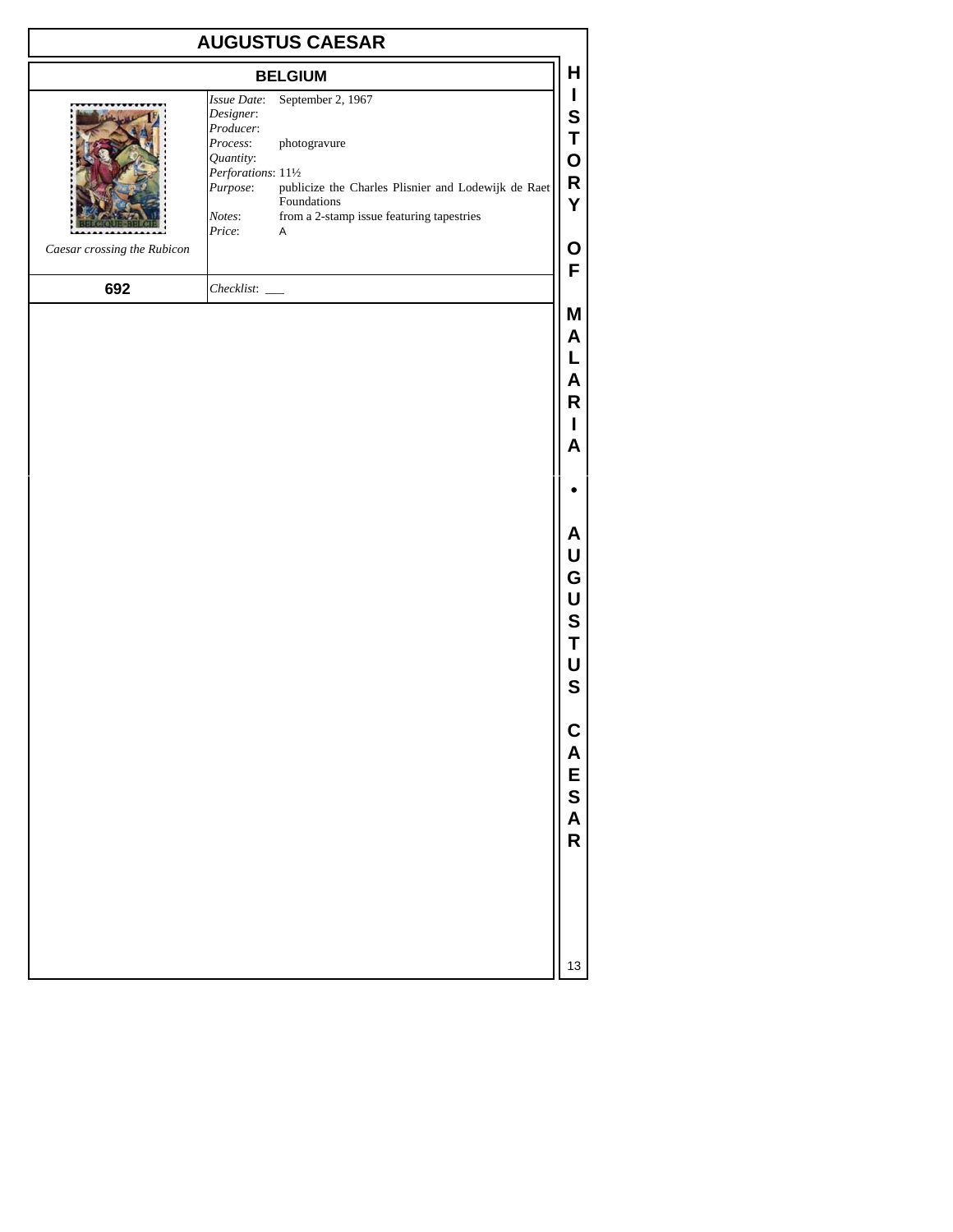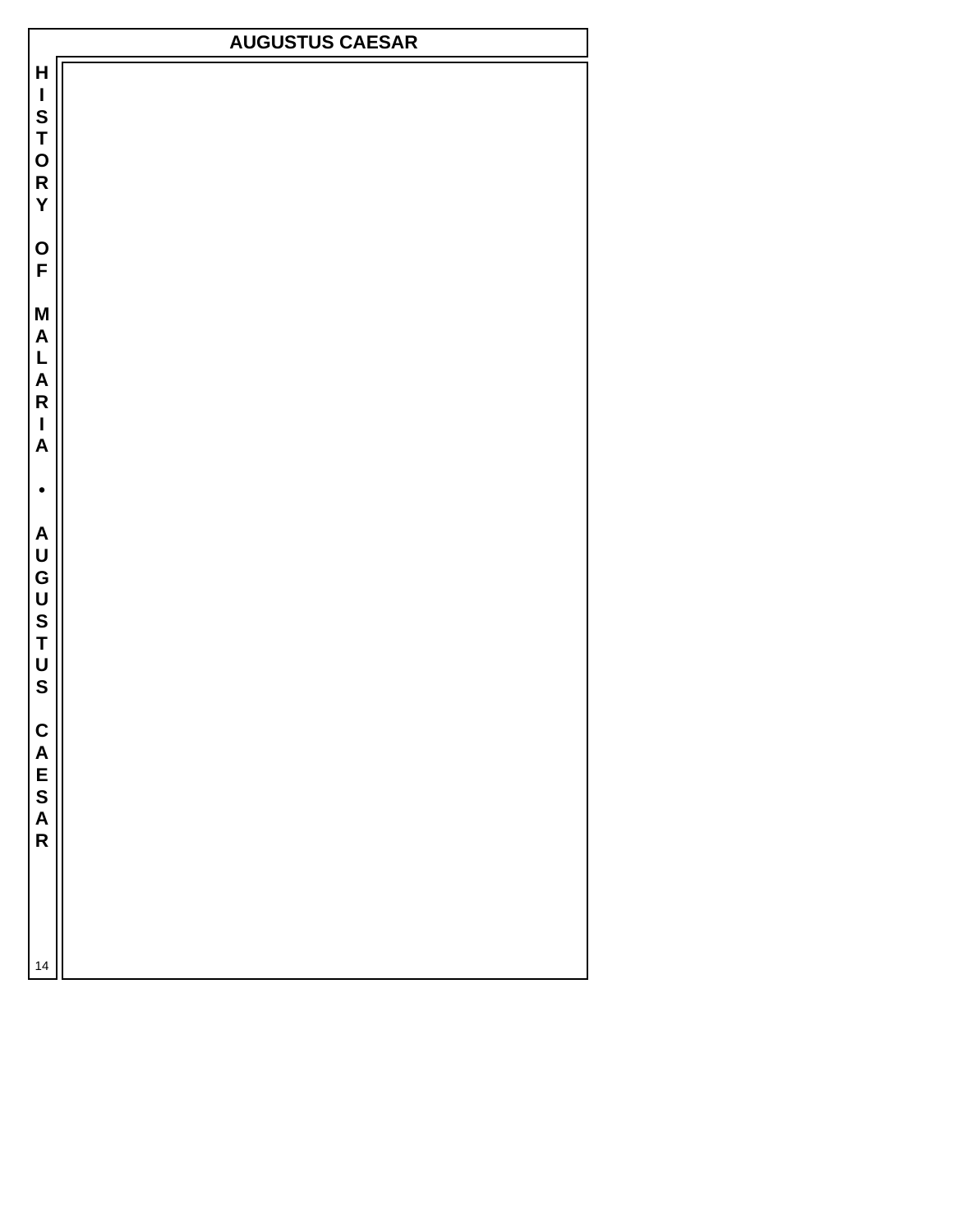|                 | <b>AUGUSTUS CAESAR</b>                                                                                      |                                       |
|-----------------|-------------------------------------------------------------------------------------------------------------|---------------------------------------|
|                 | JUGOSLAVIA - LJUBLJANA                                                                                      | н                                     |
| N39<br>N45<br>. | Issue Date: 1944<br>dark blue overprint on Italy 217<br>Notes:<br><b>PROVINZ</b><br>and 222A<br>Price:<br>Α | L<br>S<br>T<br>O<br>R<br>Y            |
| N39, N45        | Checklist: _____                                                                                            |                                       |
|                 | Issue Date: 1944<br>dark green overprint on Italy 217<br>Notes:<br>Price:<br>B                              | O<br>F                                |
| $N52$           | overprint<br>image<br>not<br>available                                                                      | Μ<br>A<br>L                           |
| <b>N52</b>      |                                                                                                             | A<br>R                                |
|                 | <b>JUGOSLAVIA - ISTRIA</b>                                                                                  | L                                     |
|                 | Issue Date: 1945<br>black overprint on Italy 222a<br>Notes:<br>Price:<br>В                                  | A                                     |
|                 | <b>ISTRA</b>                                                                                                |                                       |
|                 | L.2,00                                                                                                      | A<br>U                                |
| 1               |                                                                                                             | G                                     |
|                 |                                                                                                             | U<br>S<br>T<br>U<br>$\mathbf S$       |
|                 |                                                                                                             | $\mathsf{C}$<br>A<br>E<br>S<br>A<br>R |
|                 |                                                                                                             | 15                                    |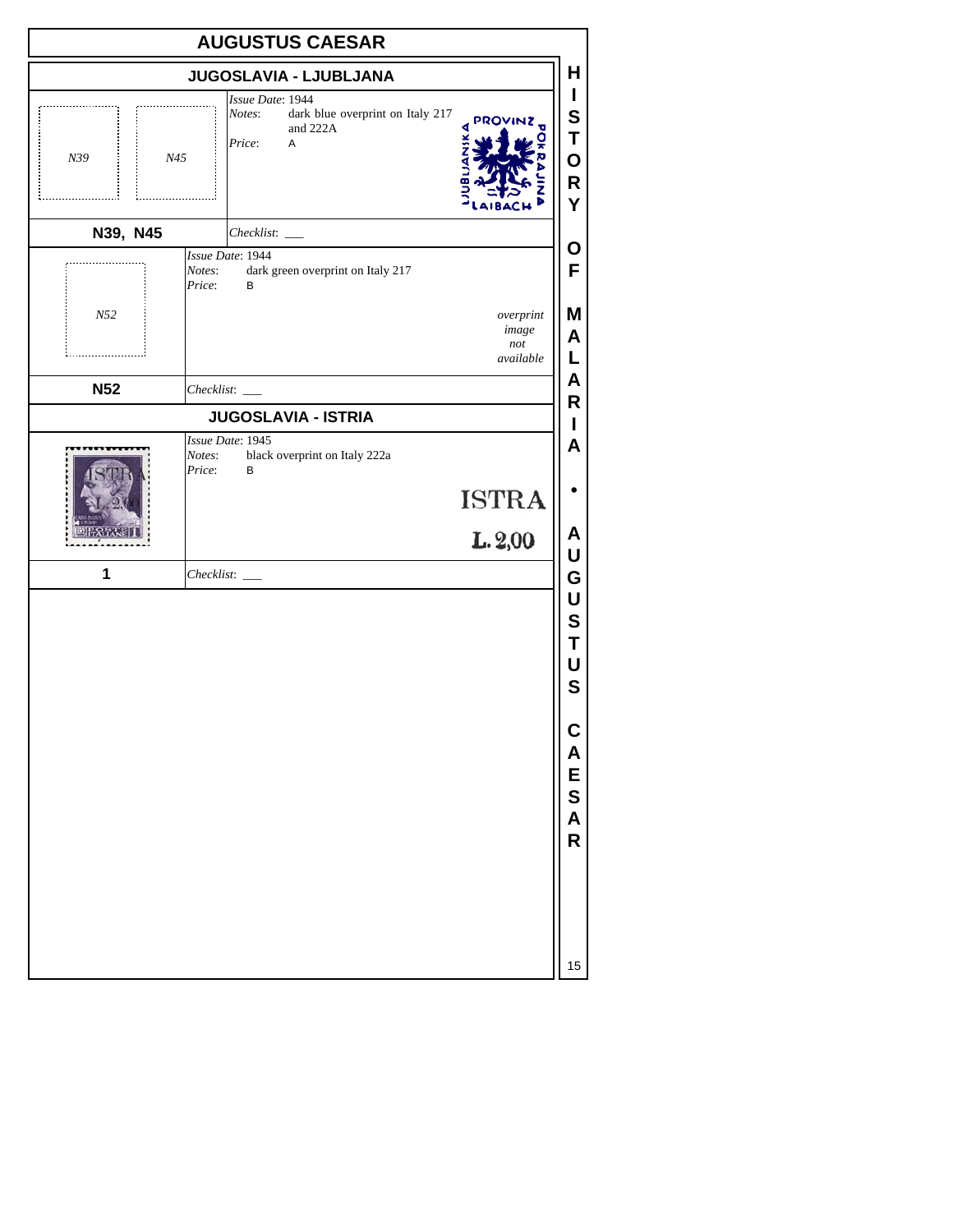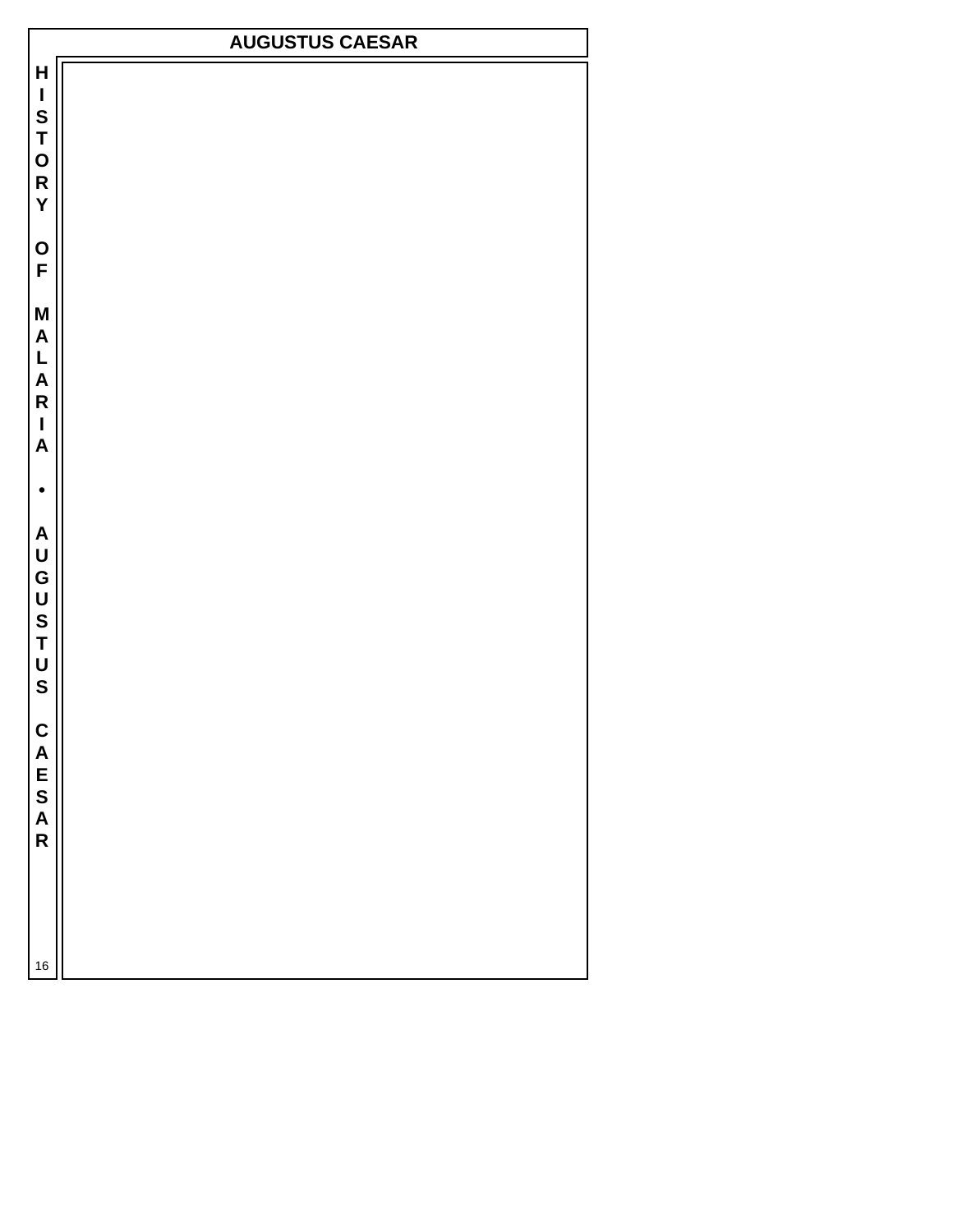| <b>AUGUSTUS CAESAR</b>                              |                                      |                                                                                                                                                                                                                               |                                                |
|-----------------------------------------------------|--------------------------------------|-------------------------------------------------------------------------------------------------------------------------------------------------------------------------------------------------------------------------------|------------------------------------------------|
|                                                     | <b>LIBYA</b><br><b>HISAROANOVSTE</b> | April 25, 1938<br>Issue Date:<br>Designer:<br>Producer:<br>Process:<br>photogravure<br>Watermark: crown [see below]<br>Quantity:<br>Perforations: 14<br>Purpose:<br>commemorate the Pro-<br>clamation of the Empire<br>Notes: | н<br>I<br>S<br>Τ<br>O<br>R<br>Ý                |
| 同LIBI<br>scenes from the life<br>of Augustus Caesar | BLWIILLNAROANOVSTEG                  | Price:<br>B                                                                                                                                                                                                                   | Ο<br>F<br>Μ<br>A<br>L<br>A<br>R<br>Α<br>A<br>U |
| 77-82, C34-C35                                      | Checklist:                           | $unused$ __ used __ fdc __ other __                                                                                                                                                                                           | G<br>U<br>S<br>Τ<br>U<br>$\mathbf s$<br>CAESA  |

**R**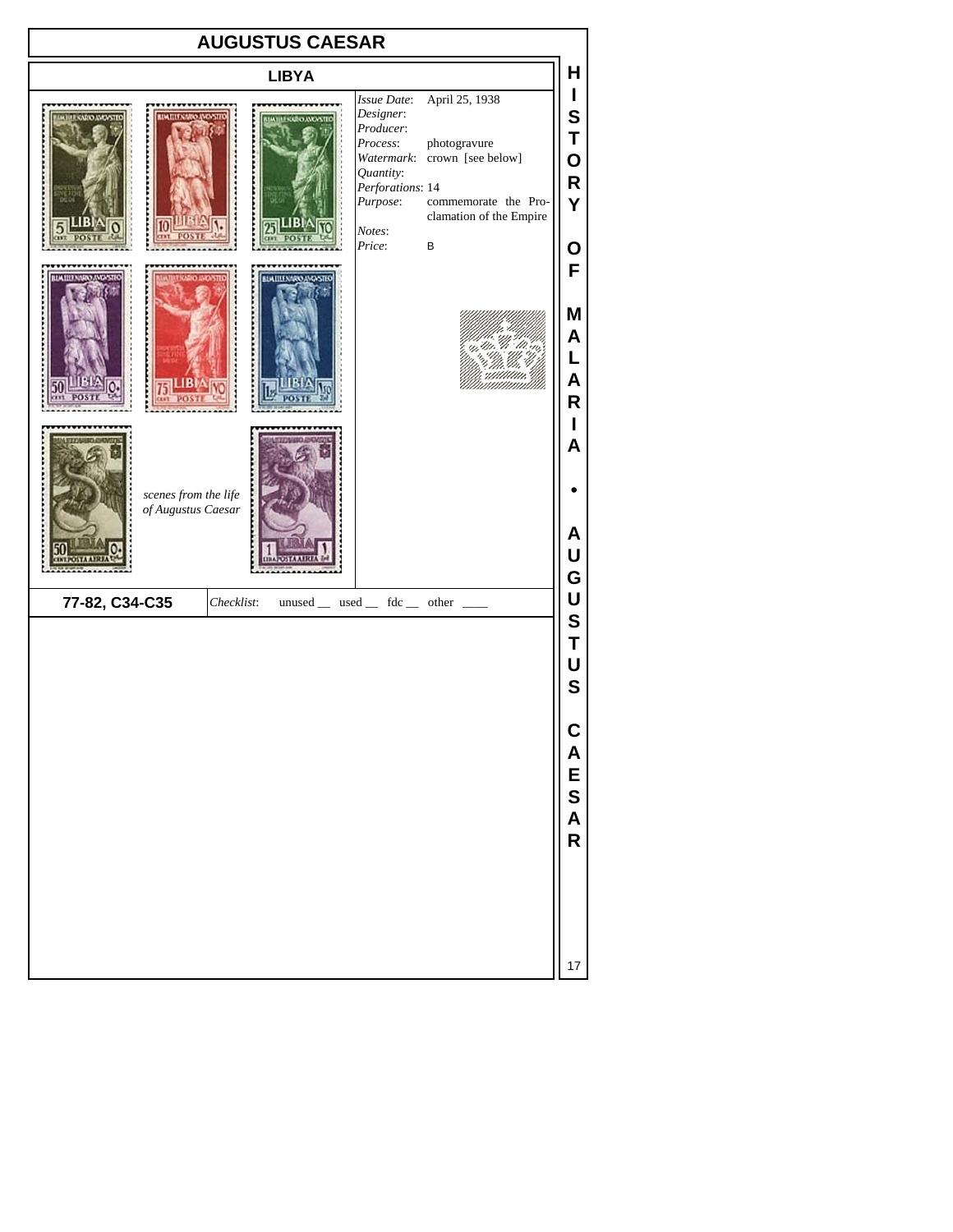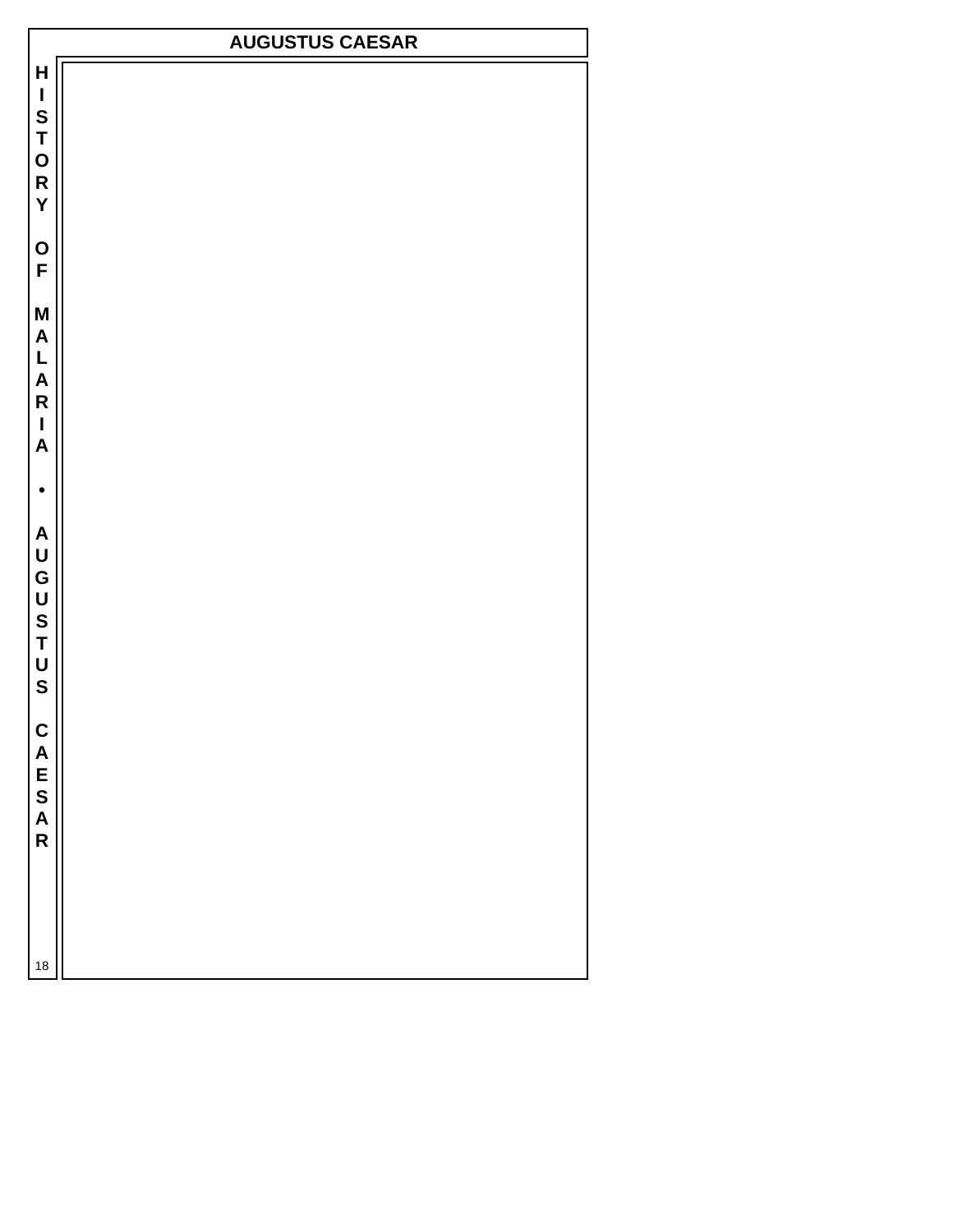| <b>AUGUSTUS CAESAR</b> |                                                                                                                                                                                                                                                                                 |                                                        |
|------------------------|---------------------------------------------------------------------------------------------------------------------------------------------------------------------------------------------------------------------------------------------------------------------------------|--------------------------------------------------------|
|                        | <b>LUXEMBOURG</b>                                                                                                                                                                                                                                                               | H                                                      |
|                        | May 5, 1979<br>Issue Date:<br>Designer:<br>Producer:<br>Process:<br>photogravure<br>Quantity:<br>Perforations: 111/2<br>Purpose:<br>illustrate ancient Roman coins found in Luxembourg<br>from a 4-stamp issue featuring ancient Roman coins<br>Notes:<br>Price:<br>$\mathsf A$ | L<br>S<br>Τ<br>O<br>R<br>Y                             |
| Caesar's bust on coin  |                                                                                                                                                                                                                                                                                 | Ο                                                      |
| 618                    |                                                                                                                                                                                                                                                                                 | F                                                      |
|                        |                                                                                                                                                                                                                                                                                 | Μ<br>A<br>L<br>A<br>R<br>ı<br>Α                        |
|                        |                                                                                                                                                                                                                                                                                 |                                                        |
|                        |                                                                                                                                                                                                                                                                                 | A<br>U<br>G<br>U<br>${\bf S}$<br>Τ<br>U<br>$\mathbf s$ |
|                        |                                                                                                                                                                                                                                                                                 | C<br>A<br>ESAR                                         |
|                        |                                                                                                                                                                                                                                                                                 | 19                                                     |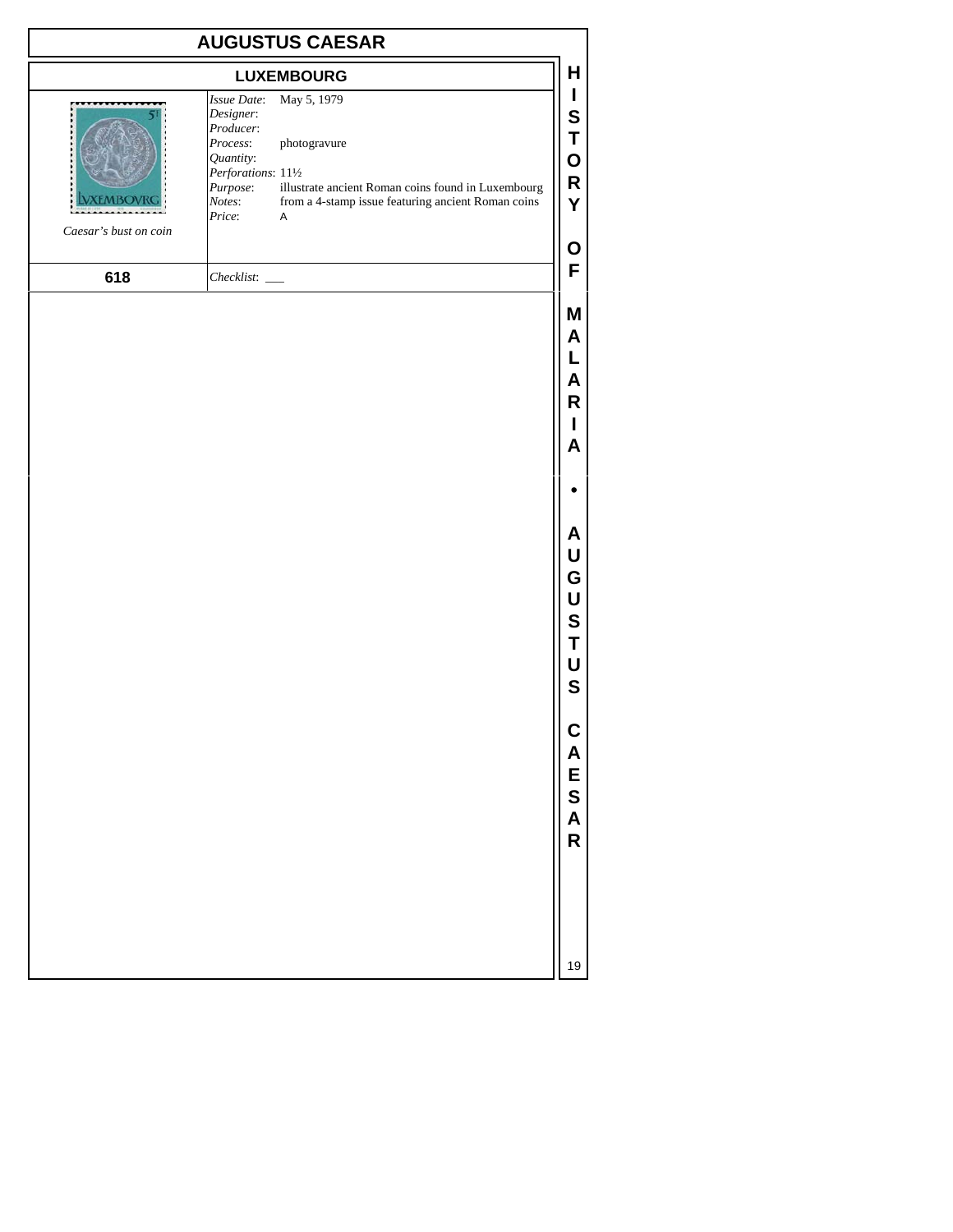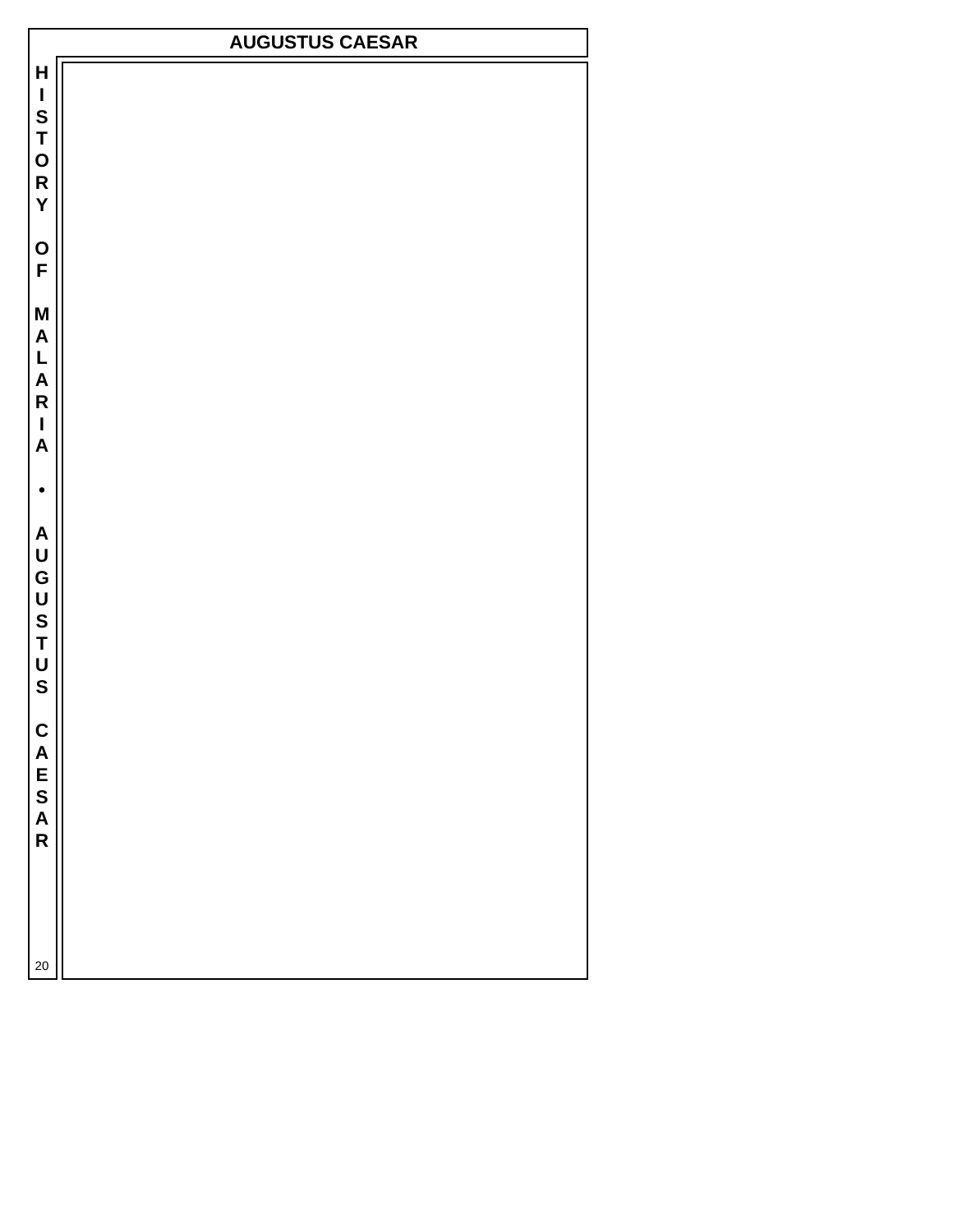| <b>AUGUSTUS CAESAR</b> |                                                                           |           |                                                                   |
|------------------------|---------------------------------------------------------------------------|-----------|-------------------------------------------------------------------|
|                        | <b>MONTENEGRO - ITALIAN OCCUPATION</b>                                    |           | Н                                                                 |
|                        | Issue Date: 1941<br>black overprint on Italy 217<br>Notes:<br>Price:<br>B | ЦРНА ГОРА | I<br>S<br>Τ<br>0<br>R<br>Y                                        |
| <b>2N18</b>            | $Checklist:$ $\_\_$                                                       |           |                                                                   |
|                        |                                                                           |           | O<br>F                                                            |
|                        |                                                                           |           | Μ<br>A<br>L<br>A<br>R<br>I<br>A                                   |
|                        |                                                                           |           |                                                                   |
|                        |                                                                           |           | A<br>U<br>G<br>U<br>S<br>Τ<br>U<br>$\mathbf S$                    |
|                        |                                                                           |           | <b>CAES</b><br>$\overline{\mathsf{A}}$<br>$\overline{\mathsf{R}}$ |
|                        |                                                                           |           | 21                                                                |